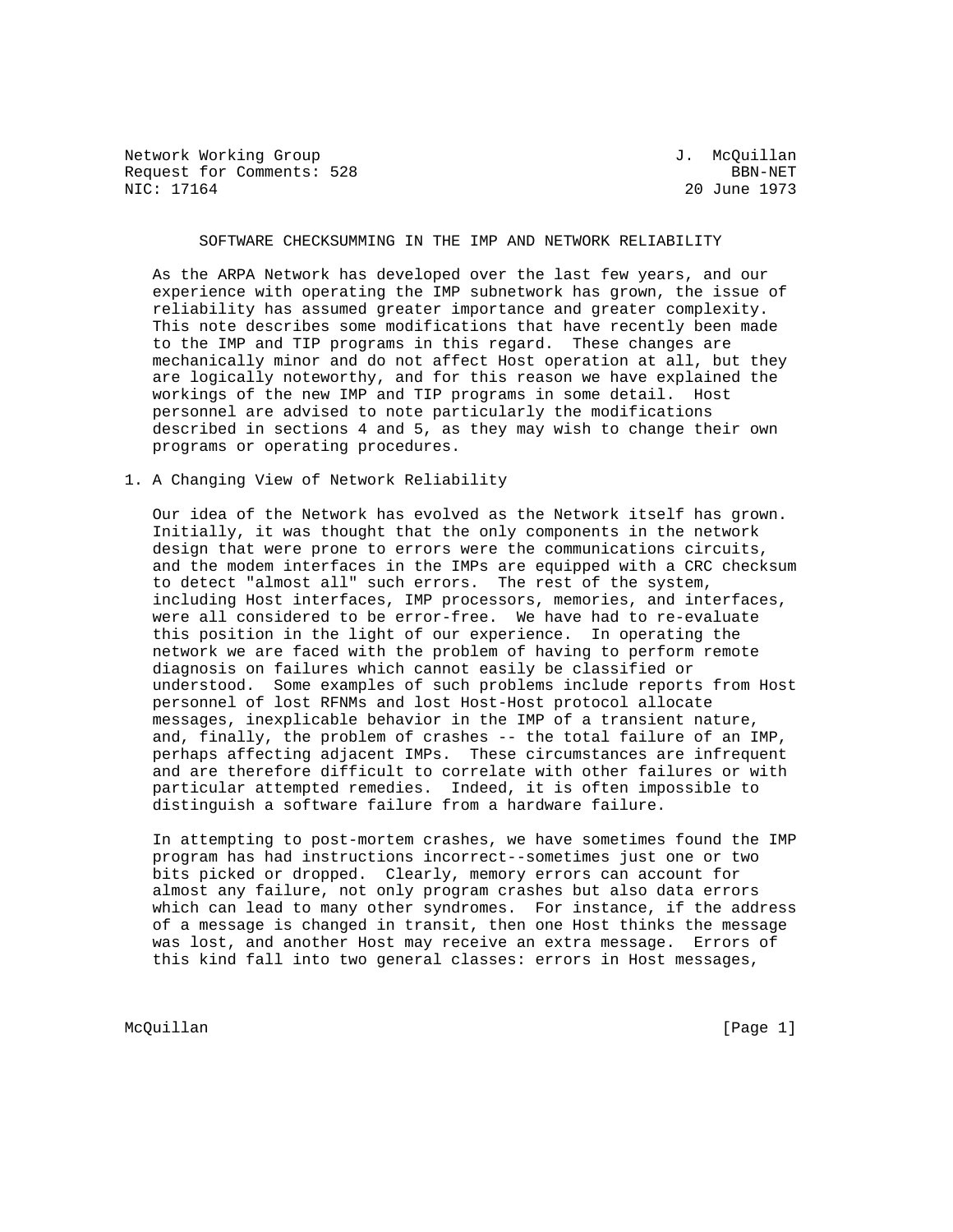whether in the control information or the data, and errors in inter- IMP messages, primarily routing update messages. In the course of the last few years, it has become increasingly clear that such errors were occurring, though it was difficult to speculate as to where, why, and how often.

 One of the earliest problems of this kind was discovered in 1971. The Harvard IMP was sometimes crashing in an unknown manner so that all the other IMPs were affected. It was finally determined that its memory was faulty and sometimes the routing messages read out from memory by the modem output interfaces were all zeroes. The adjacent IMPs interpreted such an erroneous message as stating that the Harvard IMP had zero delay to all destinations -- that it was the best route to everywhere! Once this information propagated to the other IMPs, the whole network was in a shambles. The solution to this problem was to generate a software checksum for each routing message before it was sent from one IMP, and to check it after it was received at the other IMP. This software checksum, in addition to the hardware checksum of the circuit, checks the modem interfaces and memories at each IMP, and protects the IMPs from erroneous routing information. The overhead in computing these checksums is not great since the messages are only exchanged every 2/3 of a second.

 In the first few months of 1973, we began to have a great deal of trouble with the reliability of some IMPs, especially these in the Washington area. The normal procedures of calling in and working with Honeywell field engineers had not cleared up several of these persistent failures, and it was felt that an escalation of BBN involvement was needed to identify the exact causes of the problems. Therefore, during much of February and March there were one or more members of the staff at various sites in the network where hardware problems were suspected. The first thing we found out was that the operational IMP program did not give enough diagnostic information about failures when they occurred, and that the available test programs did not detect errors frequently enough to justify their use. That is, the errors were appearing at rather low frequency, from once every few hours to once every few days, compared to message rates of once a second or faster. Therefore, we decided to try to make the operational IMP program run when it could, and report more information about detected hardware errors, rather than keep the failing IMPs off the network for days at a time.

 Modifications to the IMP program had two independent goals: we wanted to make the software less vulnerable to hardware failures, and we wanted the software to isolate the failures and report them to the NCC. The technique we chose to use was generating a software checksum on all packets as they are sent out over a line. We suspected that the hardware failures in the Washington area were

McQuillan [Page 2]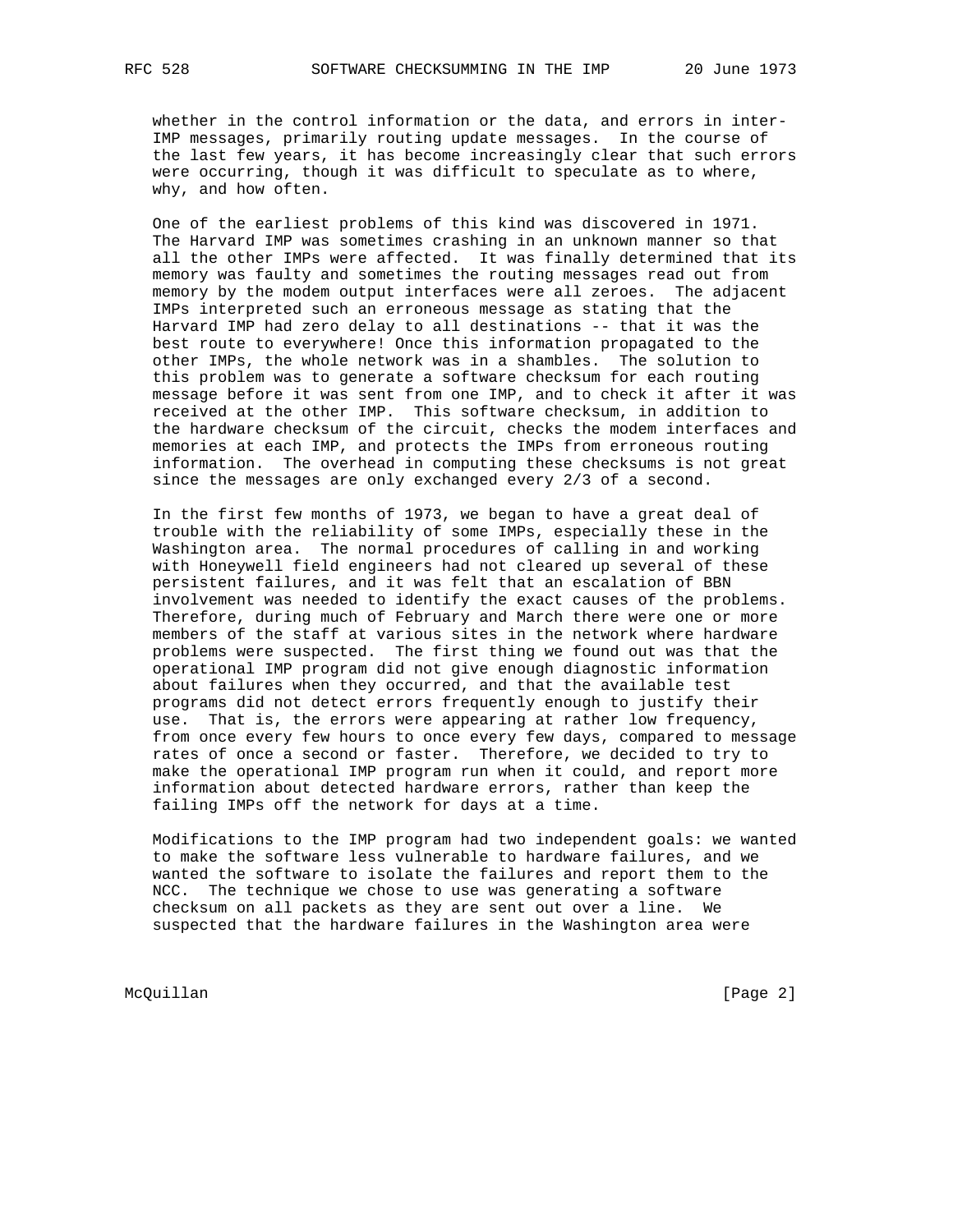happening between IMPs, that is, the packets were correct before they were sent. Thus, a memory-to-memory software checksum, similar to the technique installed two years before for routing messages only, should be able to detect these errors. On March 13, a new version of the IMP program was released with software checksum code. In this program, when a packet is found to have an incorrect checksum it is discarded, and a copy of the data is sent to the NCC. The previous IMP retransmits the packet, since an acknowledgment is not returned.

 A partial list of the hardware problems that were uncovered by software checksums, and subsequently fixed, includes:

- \* One modem interface at the Aberdeen IMP dropped several bits from several successive words in transferring data into memory.
- \* One modem interface at the Belvoir IMP picked one or two bits in a single word in transferring data into memory.
- \* One modem interface at the ETAC TIP dropped the first word in transferring data out of memory.
- \* A region in memory at the Utah IMP changed the low order two bits in some words on an irregular basis.

 Each of these problems resulted in two or three detected errors per day. There were other problems that were not detected by the software checksum, such as dropped interrupts. This set of problems may be explained by the electronics of the high-speed DMC on 316 IMPs. The first three machines cited above are 316 IMPs with 3 modem interfaces, and they are the only such machines in the network. The third interface is in a separate drawer and the total bus length seems to be too long for the driving electronics in the original design. We are presently investigating various ways to fix these problems, and have had some success already.

2. An End-to-End Software Checksum on Packets

 This last experience, and the earlier checksum on routing messages, proved the value of a software checksum on all inter-IMP transmissions. We have decided to extend the checksum to detect intra-IMP failures as well, and make software checksums on all network transmissions a permanent feature of the IMP system. We can obtain an end-to-end software checksum on packets, without any time gaps, as follows:

McQuillan [Page 3]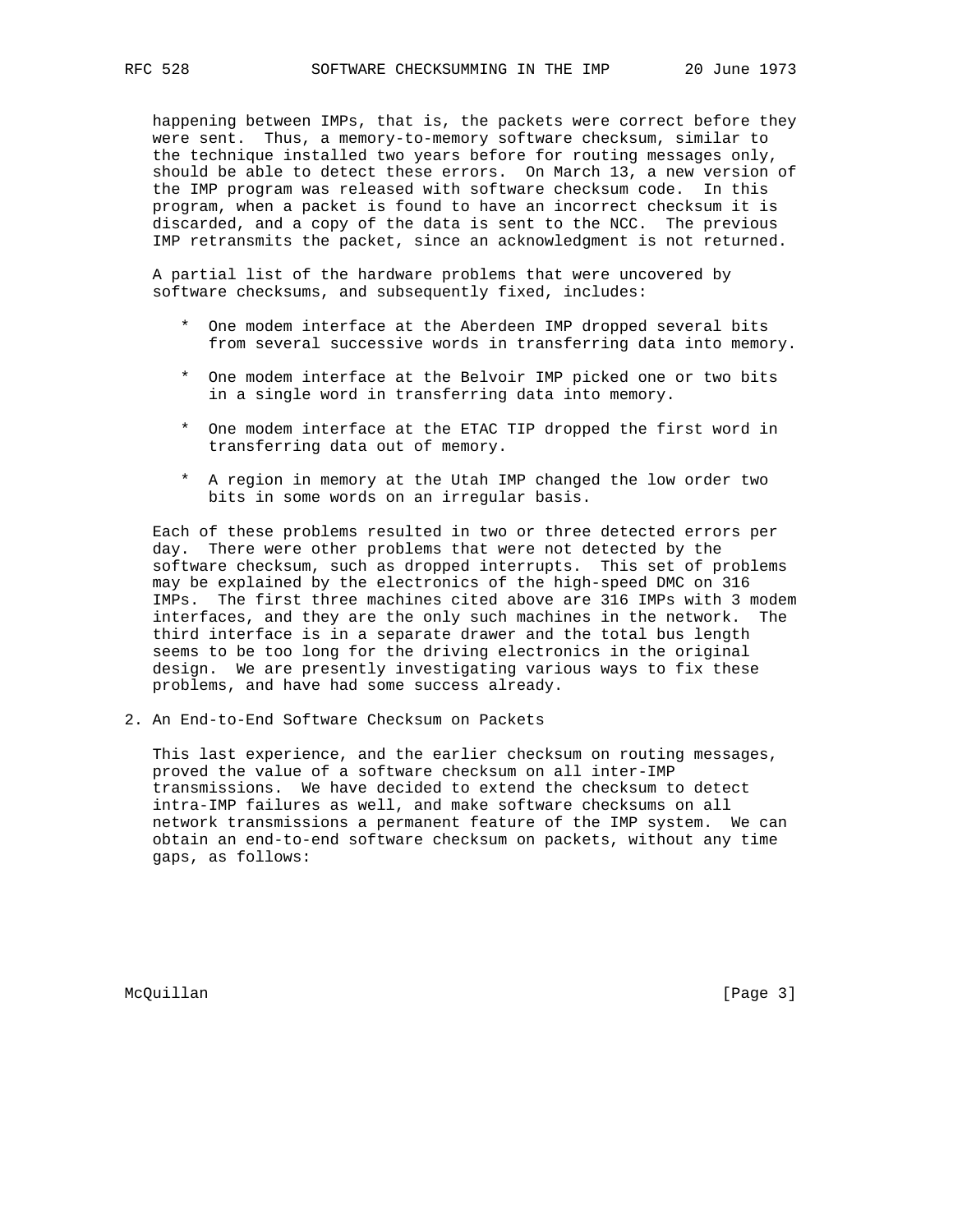| 2<br>IMP | 3<br>IMP | 4 | 5<br>IMP |
|----------|----------|---|----------|
|          |          |   | 6        |
|          | --       |   |          |
|          |          |   |          |
| $- -$    |          |   |          |
|          |          |   |          |
| Host     |          |   | Host     |
|          |          |   |          |

- \* A checksum is computed at the source IMP for each packet as it is received from the source Host. (interface 1)
- \* The checksum is verified at each intermediate IMP as it is received over the circuit from the previous IMP. (interfaces 3 and  $5)$
- \* If the checksum is in error, the packet is discarded, and the previous IMP retransmits the packet when it does not receive an acknowledgment. (interface 2 and 4)
- \* The previous IMP does not verify the checksum before the original transmission, to cut the number of checks in half. But when it must retransmit a packet it does verify the checksum. If it finds an error, it has detected an intra-IMP failure, and the packet is lost. If not, then the first transmission was lost due to an inter-IMP failure, a circuit error, or was simply refused by the adjacent IMP. The previous IMP holds a good copy of the packet, which it then retransmits. (interface 2 and 4)
	- \* After the packet has successfully traversed several intermediate IMPs, it arrives at the destination IMP. The checksum is verified just before the packet is sent to the Host. (interface 6)

 This technique provides a checksum from the source IMP to the destination IMP on each packet, with no gaps in time when the packet is unchecked. Any errors are reported to the NCC in full, with a copy of the packet in question. This method answers both requirements stated above: it makes the IMPs more reliable and fault-tolerant, and it provides a maximum of diagnostic information for use in fault isolation. This expanded checksum logic was installed in the network on June 19.

 On of the major questions about such approaches is their efficiency. We have been able to include the software checksum on all packets without greatly increasing the processing overhead in the IMP. The

McQuillan [Page 4]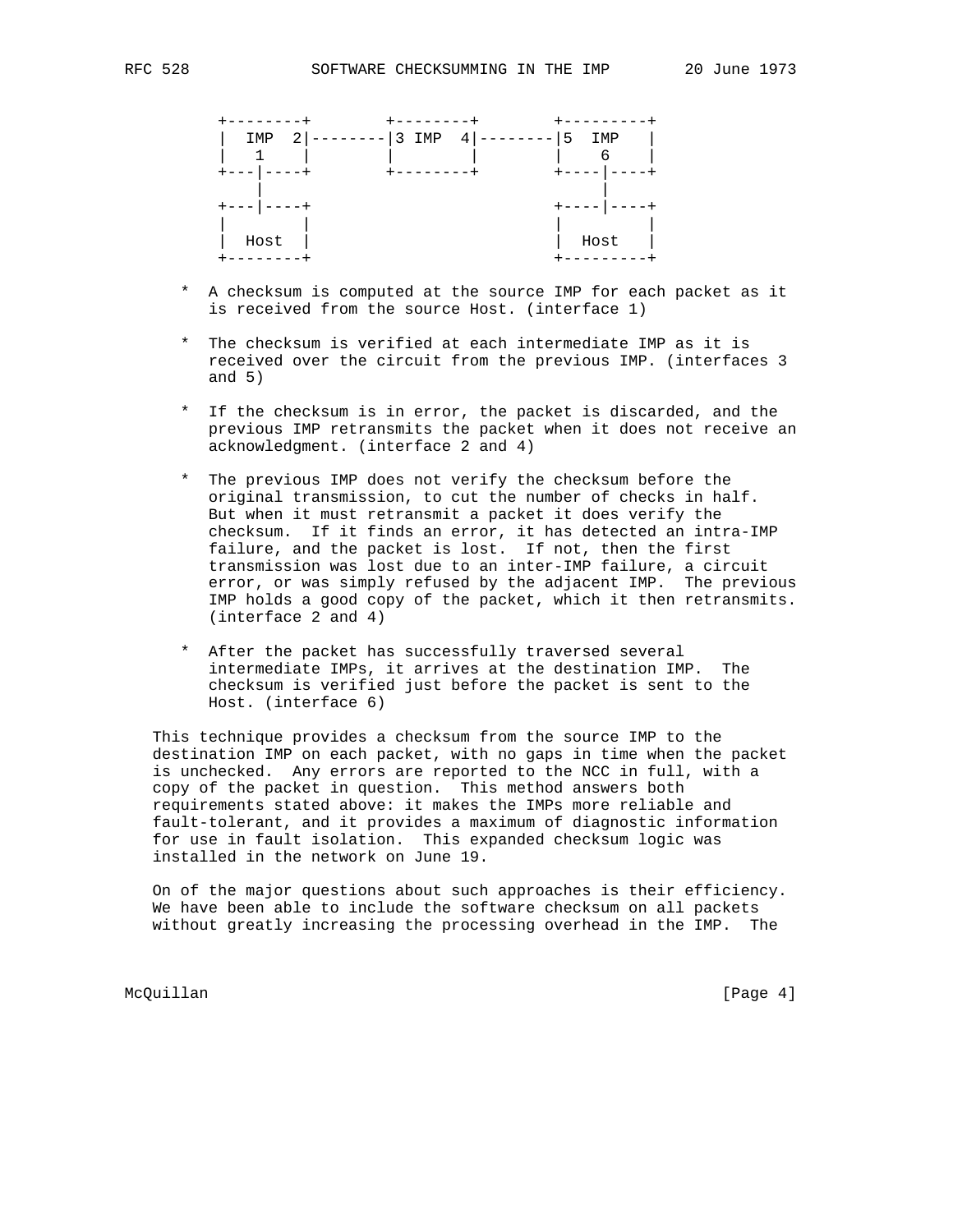method described above involves one checksum calculation at each IMP through which a packet travels. We developed a very fast checksum technique, which takes only 2 msec per word. The program computes the number of words in a packet and then jumps to the appropriate entry in a chain of add instructions. This produces a simple sum of the words in the packet, to which the number of words in the packet is added to detect missing or extra words of zero. With the inclusion of this code, the effective processor bandwidth of a 516 IMP is reduced by one-eighth for full-length store-and-forward packets, from a megabit per second to 875 kilobits per second. That is, the IMP now has the processing capability to connect to 17 full duplex 50 kilobit per second lines, as compared to 20 such lines without the checksum program. We are aware that this add checksum is not a very good one in terms of its error-detecting capabilities, but it is as much as the IMP can afford to do in software. Furthermore, we emphasize that the primary goal of this modification is to assist in the remote diagnosis of intermittent hardware failures.

3. Checksumming to Improve the Reliability of Routing

 We mentioned earlier the catastrophic effects that follow for the Network as a whole when a single IMP begins to propagate incorrect routing information. The experience described above involved a specific memory failure which has not recurred in the last two years, but the problem is easily understood to be of a general nature. In fact, we recently had another network-wide failure that was traced to a hardware error that resulted in erroneous routing messages, after we had installed a software checksum on all inter-IMP transmissions. The problem we had were due to a single broken instruction in the part of the IMP program that builds the routing message. As a result, the routing messages from that IMP were random data, and the neighboring IMPs interpreted these messages as routing update information. When this happened, traffic flow through the Network was completely disrupted and no useful work could be done until the failed IMP was halted.

 This kind of problem, the introduction of incorrect routing information into the Network, can happen in three ways:

- \* The routing message is changed in transmission. The inter-IMP checksum should catch this. The bad routing messages we saw in the Network had good checksums.
- \* The routing message is changed as it is constructed, say by a memory or processor failure, or before it is transmitted. This is what we termed above an intra-IMP failure.

McQuillan [Page 5]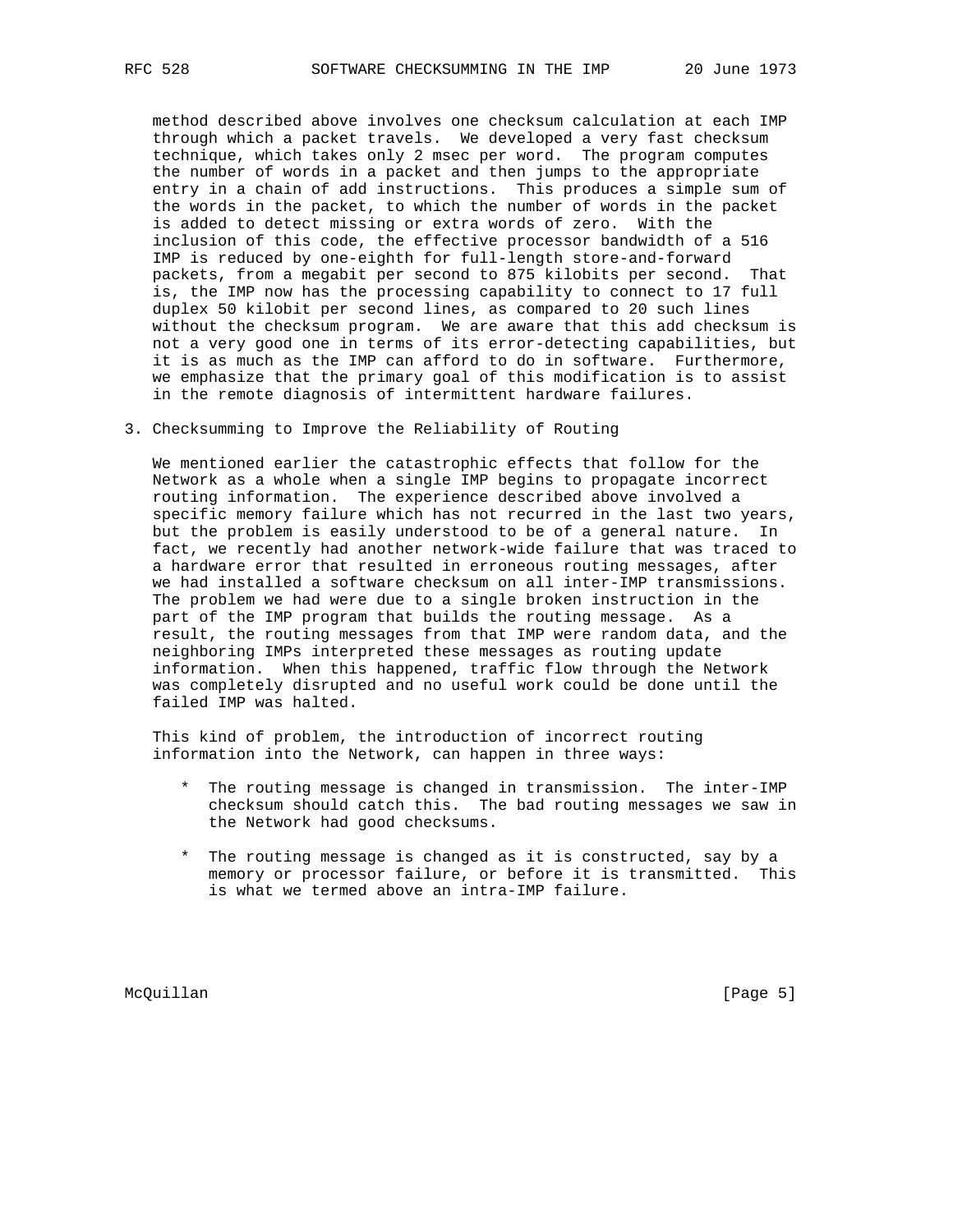\* The routing program is incorrect for hardware or software reasons.

 We have attempted to solve the last two kinds of problems by extending the concept of software checksums. The routing program has been modified to build a software checksum for the routing message as it builds the message, just as if it came from a Host. It is important that this checksum refer to the intended contents of the routing message, not the actual contents. That is, the program which generates the routing message builds its own software checksum as it proceeds, not by reading what has been stored in the routing message area, but by adding up the intended contents for each entry as it computes them. The process which sends out routing messages then always verifies the checksum before transmitting them. This scheme should detect all intra-IMP failures.

 Finally, the routing program itself can be checksummed to detect any changes in the code. The programs which copy in received routing messages, compute new routing tables, and send out routing messages each calculate the checksum of the code before executing it. If the program finds a discrepancy in the checksum of the program it is about to run, it immediately requests a program reload from an adjacent IMP. These checksums include the checksum computation itself, the routing program and any constants referenced. This modification should prevent a hardware failure at one IMP from affecting the Network at large by stopping the IMP before it does any damage in terms of spreading bad routing. A version of the IMP program with this added protection for routing was released on May 22.

 In the first few months of 1973, there have been several other efforts aimed at improving the reliability of the Network, in addition to software checksumming in the IMPs. At the same time that we were discovering inter-IMP failures with the software checksum packets, we began to notice a different kind of problem with intra- IMP failures. In these cases we were primarily faced with memory problems, and they often affected the IMP program itself, rather than the packets flowing through the IMP. Our first attack on this problem was to build a PDP-1 program to verify the running IMP and TIP programs at a site against the correct core images held at the PDP-1. The program interrogates the IMP with DDT messages, and prints out a list of discrepancies. Using this program, we have already found memory failures at one site.

McQuillan [Page 6]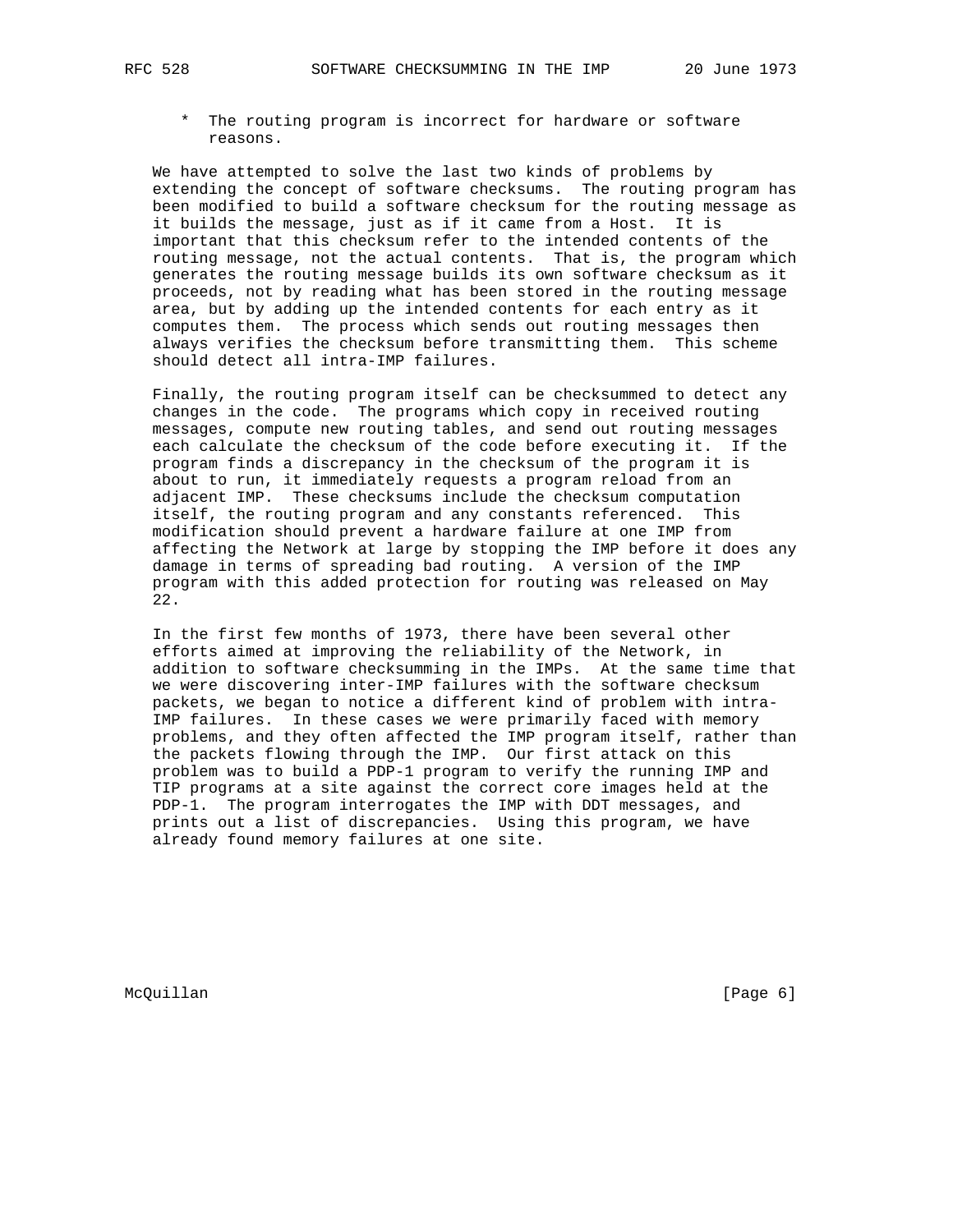4. TIP Modifications

 The hardware difficulties which we began to experience during the first few months of 1973 had two effects on Host-to-Host communication. First, the intermittent modem interface failures, of the type seen at Belvoir, Aberdeen, and ETAC, meant that messages were occasionally lost by the network. This loss is reported to the transmitting Host by the "Incomplete Transmission" message generated by the source IMP; the Host must then decide whether to retransmit or to take some other action. Second, the higher than normal incidence of machine failures meant that the network sometimes "partitioned" so that there was no path between the two communicating Hosts. (It should be noted that, contrary to the original design, two sites are currently connected to the network by only a single path; other similar connections are planned. For any such sites, any failure along the single path will be seen as a partition.) Since a TIP acts as a Host for its users, its resilience when these types of failures occur has a major effect on user satisfaction.

 Prior to this time the TIP program "aborted" the user's connection if it received an Incomplete Transmission indication from the IMP program. In March the TIP program (and the programs of several other Hosts) was changed to retransmit messages for which the Incomplete Transmission indication was returned; some Hosts (e.g. MULTICs) have done this from the start. This modification has turned out to be relatively simple, and we urge other Hosts to consider implementing some sort of error recovery software. On the other hand, it has not seemed reasonable to continue attempting to transmit when the program receives a "Destination Unreachable" indication, since this could arise either from a network partition or from a failure at the destination site. The interactive user is, of course, free to try again manually.

 A different situation pertains to tape transfers involving TIPs with the magnetic tape option. In these cases, the user would like to start the process and then ignore it until the transfer is finished. Network partitions, even if infrequent, may occur when tape transfers many hours in length are in progress. Therefore, we made a significant modification to the TIP magnetic tape option to include a sequencing mechanism in the tape transfer protocol which permits automatic recovery and transmission continuation after most kinds of network transients. With this mechanism in effect, and assuming a tape is mounted at the "other end", the complete transfer of a tape is possible with a single command given at either end. If the connection goes dead in mid-transfer, the TIP magnetic tape software will attempt to reopen the connection until successful and then continue the transfer from where it was left off. In addition to modifying the TIP magnetic tape option as specified above, we also

McQuillan [Page 7]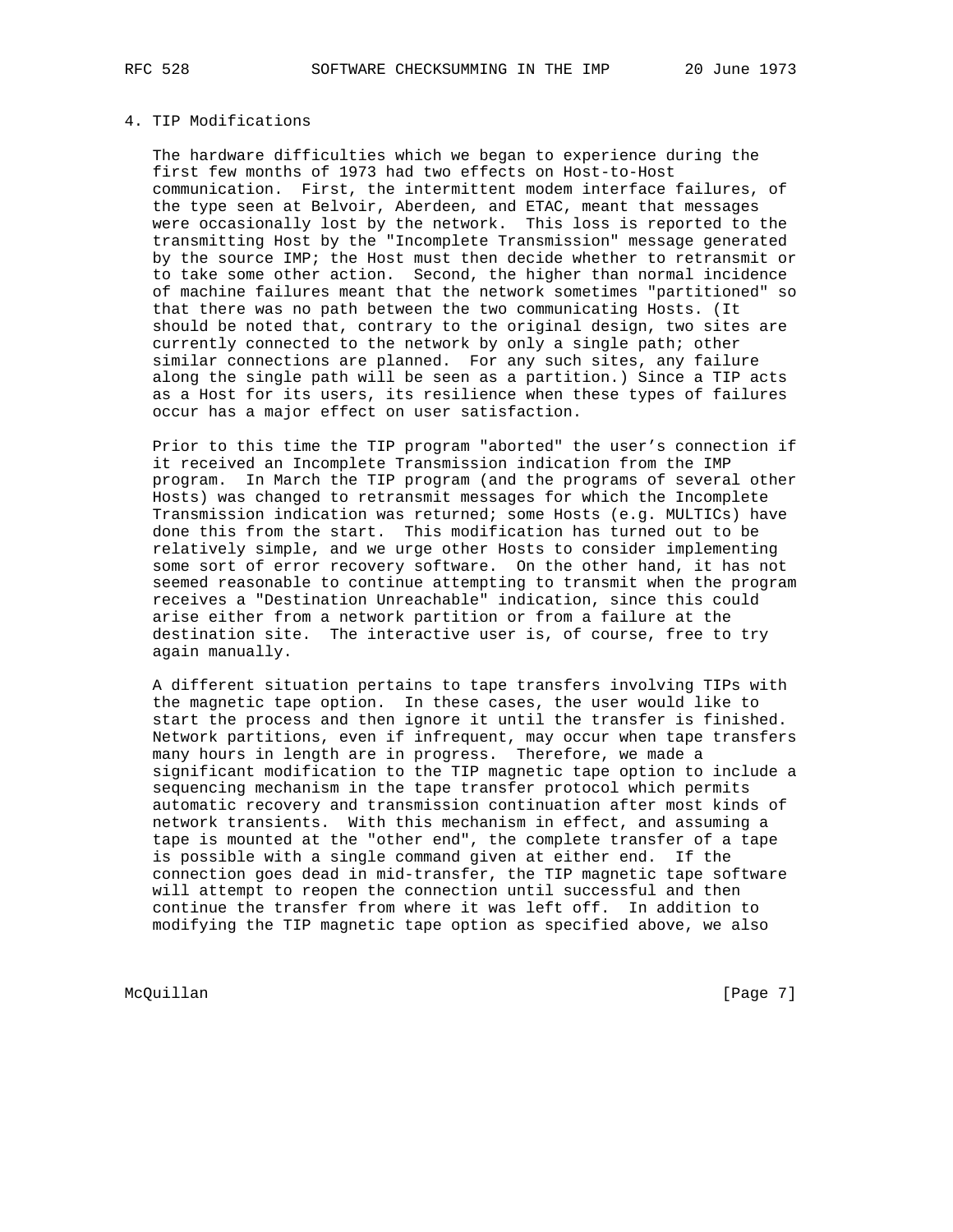modified the TENEX program which is able to communicate with the TIP magnetic tape option so that it remained compatible. These changes were installed in April.

5. Future Plans

 We have been considering some of the issues of network reliability discussed above in connection with the development of the new High Speed Modular IMP. This design effort and the experiences with the current IMP system are, of course, linked together, and we have already decided on several approaches to be taken in the new line of IMPs:

- \* The IMP will have a hardware CRC checksum generator which returns the checksum on a specified range of memory.
- \* The IMP will use this facility to generate and check an end to-end checksum on messages. This checksum will therefore be more comprehensive and better for error detection than the current software checksum. It will insure a high degree of reliability for Host transmissions.
- \* In addition, the IMP will perform a verification of a packet checksum at each hop to provide diagnostic information. This check will be on an optional basis, whenever the system has available resources for the check.
- \* The code for the new IMP system will be read-only (this is impractical for the present 516 and 316 IMPs), and the program will periodically checksum itself using the hardware CRC generator. We hope to design the program so that it can be reloaded in segments in the event of a detected error in the code, with no service interruption.
- \* Finally, we are looking into the structure of an optional IMP- Host/Host-IMP checksum to complete Host/Host end-to-end checksum. Under such an arrangement, the IMP and Host could agree to verify the checksums on the messages transferred over the interface between them, and the appropriate signalling mechanisms would be provided to handled errors. With this technique in effect, two Hosts could be certain that their messages were delivered error-free or else they would be notified of an error, and could then retransmit their message if desired.

McQuillan [Page 8]